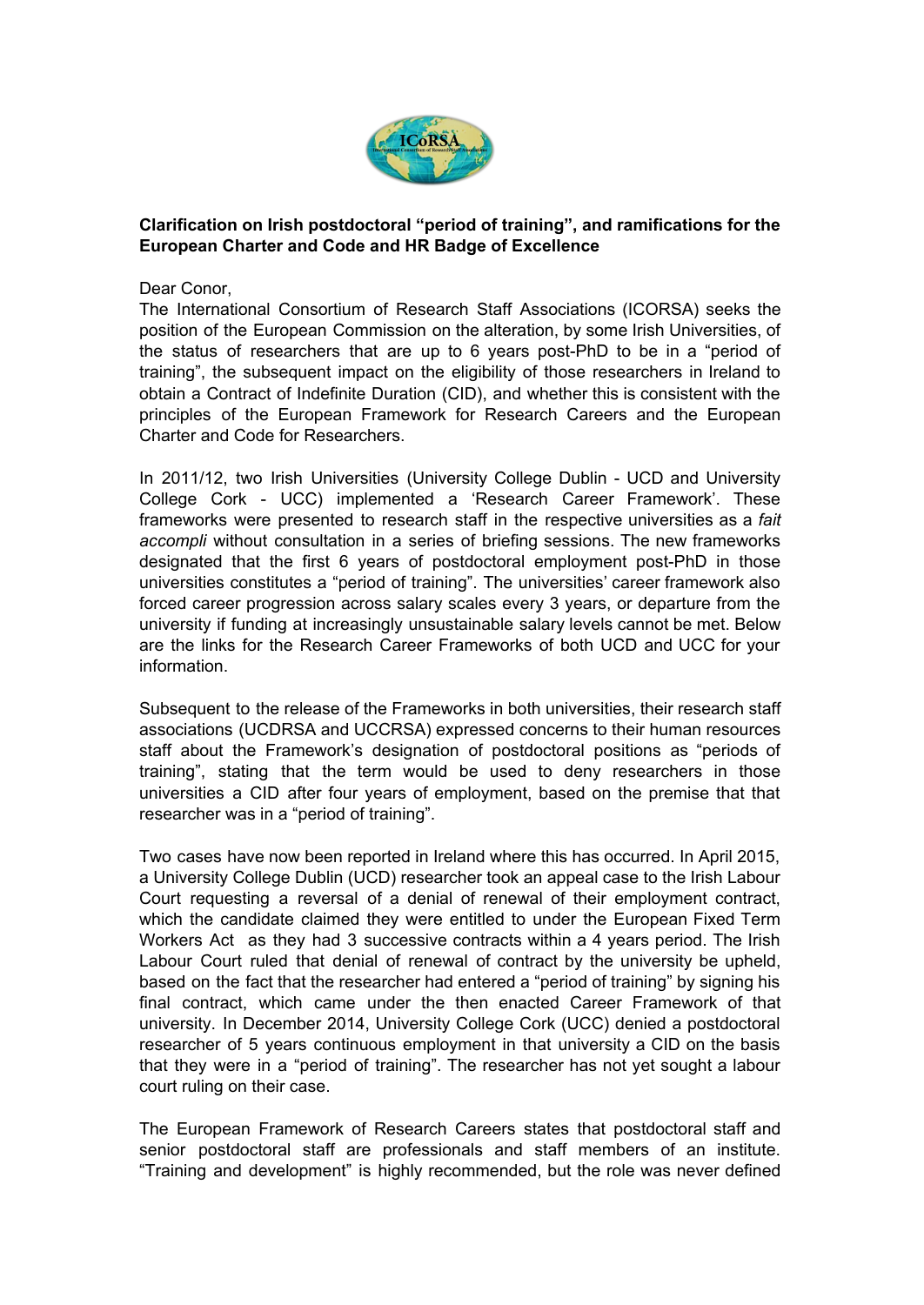as a "period of research training". Similarly, while the European Charter and Code for Researchers refers to "researchers in their training phase" (pg 14) and a "period of research training" (pg 28), ICORSA believe this was never meant to alter the professional status of postdoctoral researchers, nor to have an impact on their eligibility for CID.

The result of the new designation of researchers being in a "period of training" for up to 6 years post-PhD is that the affected postdoctoral researchers in Ireland will now need to be employed on fixed term contracts in their host universities for 10 years before they are eligible for a CID. According to the European Researcher framework, postdoctoral positions are considered a profession from stage R1. The Irish Labour Court ruling now means that researchers employed under the UCC and UCD Frameworks will not be eligible for CID until stage R4.

ICORSA considers that, in Europe, the designation of postdoctoral researchers as "trainees", along with 3year cycles of forced progression, is discriminatory and inconsistent with the ethos of the European Career Framework for Researchers and the European Charter and Code for Researchers. ICORSA seeks the opinion of the ERA Steering Group on Human Resources and Mobility on these latest impacts on researchers rights, and whether these practices may jeopardise the retention of the HR Excellence in Research badges awarded to both universities.

In countries where postdoctoral researchers are defined as trainees, such as the United States of America, a variety of challenges have arisen around the adequate recognition of researchers' contributions, career status, and labour rights. Such challenges have been addressed by, for example, publications by the U.S. National Academy of Sciences such as "Enhancing the Postdoctoral Experience for Scientists and Engineers" in 2000, and "The Postdoctoral Experience Revisited" in 2014. These studies highlight the complexity of a system where postdoctoral researchers are considered trainees, and emphasize the enormity of the changes that would need to be implemented in order to adopt such a system in Ireland.

ICORSA feels the core of the problem stems from a lack of planning on the career path of researchers. It would appear that if progress is to be made on a proper model for research careers, a fundamental change in policy is required at the highest levels. Changes at local and national levels are bound to fail.

The Irish Research Staff Association (IRSA) submitted a similar letter to the Commission three weeks ago (attached). IRSA subsequently phoned two of the 3 recipients, Fabienne Gautier and Irmela Brach, to enquire on progress. Both stated that the EC Commission is taking the letter seriously, and that the combined departments of DG R&D and Charter and Code depts will issue a formal reply by mid June, although could be later due to the number of VIP persons that will have to sign off on the letter. They said that the "ramifications of the Irish move need serious consideration, and considered reply".

We thank you for your time in considering this matter and look forward to receiving your response in due course.

Regards,